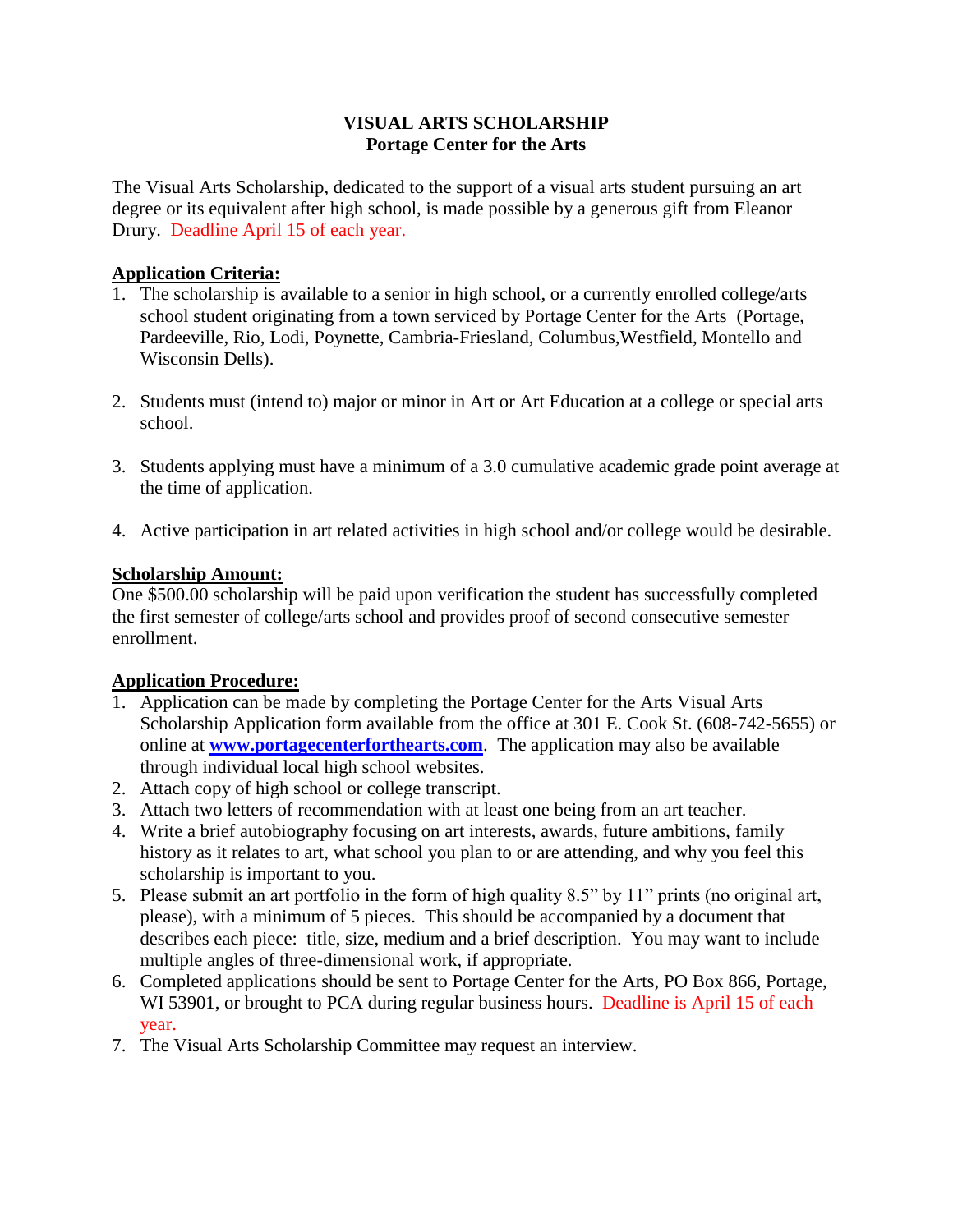## **PORTAGE CENTER FOR THE ARTS VISUAL ARTS SCHOLARSHIP APPLICATION FORM**

| Address                                                                          |      |     |
|----------------------------------------------------------------------------------|------|-----|
| Street                                                                           | City | Zip |
|                                                                                  |      |     |
| Parent(s)/Guardian(s) Name                                                       |      |     |
|                                                                                  |      |     |
| If still in High School, have you been accepted? _______________________________ |      |     |
|                                                                                  |      |     |
| Attach:<br>1. Copy of high school/college transcript;                            |      |     |

- 
- 2. Include two letters of recommendation with at least one being from an art teacher;
- 3. Write a brief autobiography focusing on art interests, awards, future ambitions, family history as it relates to art, what school you plan to or are currently attending, why you feel this scholarship is important to you;
- 4. Include your art portfolio;
- 5. Completed applications should be sent to Portage Center for the Arts, PO Box 866, Portage, WI 53901, or brought to PCA during regular business hours. Deadline is April 15 of each year;
- 6. The Visual Arts Scholarship Committee may request an interview.